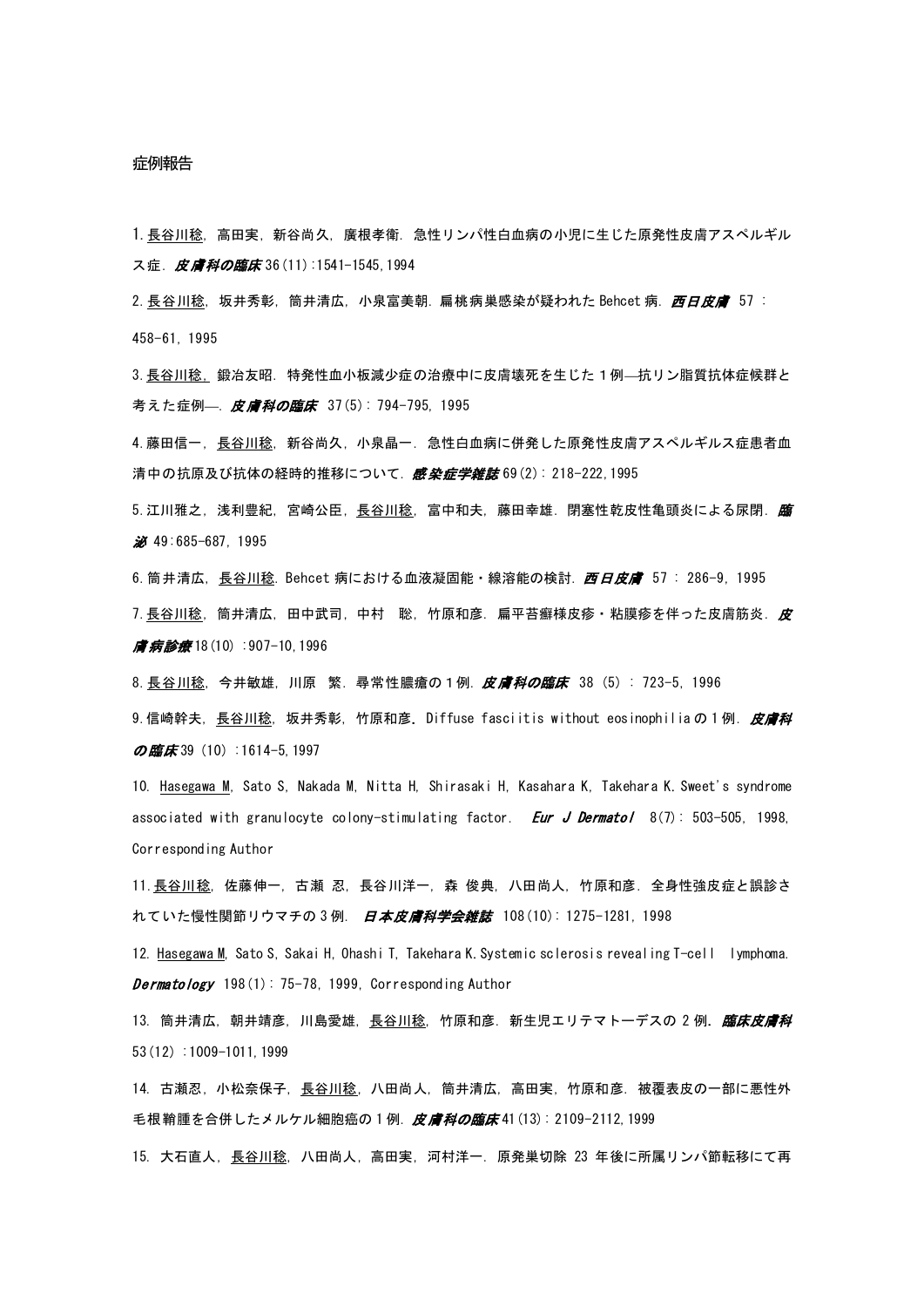発が認められた悪性黒色腫の1例. 皮膚科の臨床41(2):275-277,1999

16. 田中千洋, 白崎文朗, 和薬孝昌, <u>長谷川稔</u>, 谷内克成, 佐藤伸一, 山崎雅英, 駒井清暢, 横山仁, 竹 原和彦. 広汎な分枝状皮斑と右正中神経栄養動脈塞栓を伴い, 免疫吸着療法が奏効した原発性抗リン脂質 抗体症候群の1例. 日本皮膚科学会雑誌 112(12): 1611-1616, 2002

- 17. 山本圭子, 長谷川稔, 初道 誠, 荒井邦夫, 竹原和彦. 播種状黄色腫の 1 例. 皮膚科の臨床 44 : 1107-1111, 2002
- 18. 朝井靖彦,川筋綾子,白崎文朗,長谷川稔,谷内克成,竹原和彦,高見昭良. メシル酸イマチニブ による薬疹の2例. Visual Dermatology 1: 910-913, 2002
- 19. 田中千洋, 白崎文朗, 平野貴士, 長谷川稔, 佐藤伸一, 安井正英, 竹原和彦. 間質性肺炎にシクロ フォスファミドパルス療法が有効であった全身性強皮症の 1 例. 日本皮膚科学会雑誌 113(12): 1799-1804, 2003
- 20. 斉藤恵里子, 長谷川稔, 佐藤伸一, 竹原和彦. ステロイド及び各種治療に抵抗性でγ-グロブリン大 量併用療法が有効であった小児皮膚筋炎. 皮膚病診療 25(4): 411-414, 2003
- 21. 荒井美奈子,齋藤佑希,斉藤恵里子,長井正樹,長谷川稔,白崎文朗,竹原和彦,駒井清暢,大 溝ゆかり. アレルギー性肉芽腫性血管炎の1例. 皮膚科の臨床 45: 1693-1696, 2003

22. Hayakawa I, Sato S, Hasegawa M, Echigo T, Takehara K. A case of scleroderma spectrum disorder with anticentriole antibody and pulmonary hypertension. *Clin Rheumatol* 23(3): 266-268, 2004 23. Hayakawa I, Sato S, Echigo T, Shirasaki F, Hasegawa M, Takehara K. Improvement of skin sclerosis after occurrence of anticentromere antibody in a patient with diffuse cutaneous systemic sclerosis.  $C$  in Rheumatol 23(4): 345-347, 2004

- 24. 斎藤佑希, 長谷川稔, 山崎雅英, 佐藤伸一, 竹原和彦. 妊娠・出産を契機に発症・増悪したSLE の1例. 皮膚科の臨床 46(5): 707-709, 2004
- 25. 斉藤恵里子, 長谷川稔, 八田尚人, 佐藤伸一, 竹原和彦. 特徴的な皮疹を有し, 肺に形質細胞の浸潤 を認めた全身性形質細胞増多症の1例. 皮膚科の臨床 46(5): 821-824, 2004
- 26. 石垣 光, 山田瑞貴, 森田礼時, 白崎文朗, 長谷川稔, 佐藤伸一, 竹原和彦. Rheumatoid neutrophilic dermatitisの1例. 皮膚科の臨床 46(8): 1185-1190, 2004
- 27. 朝井靖彦, 長谷川稔, 谷内克成, 稲沖 真, 佐藤伸一, 竹原和彦, 山下竜也. 自己免疫性肝炎を伴 うSLE. 皮膚病診療 26(10): 1301-1304, 2004
- 28. 湯上 徹, <u>長谷川稔</u>, 稲沖 真, 佐藤伸一, 竹原和彦. 硬化性粘液水腫. 皮膚病診療 26(11):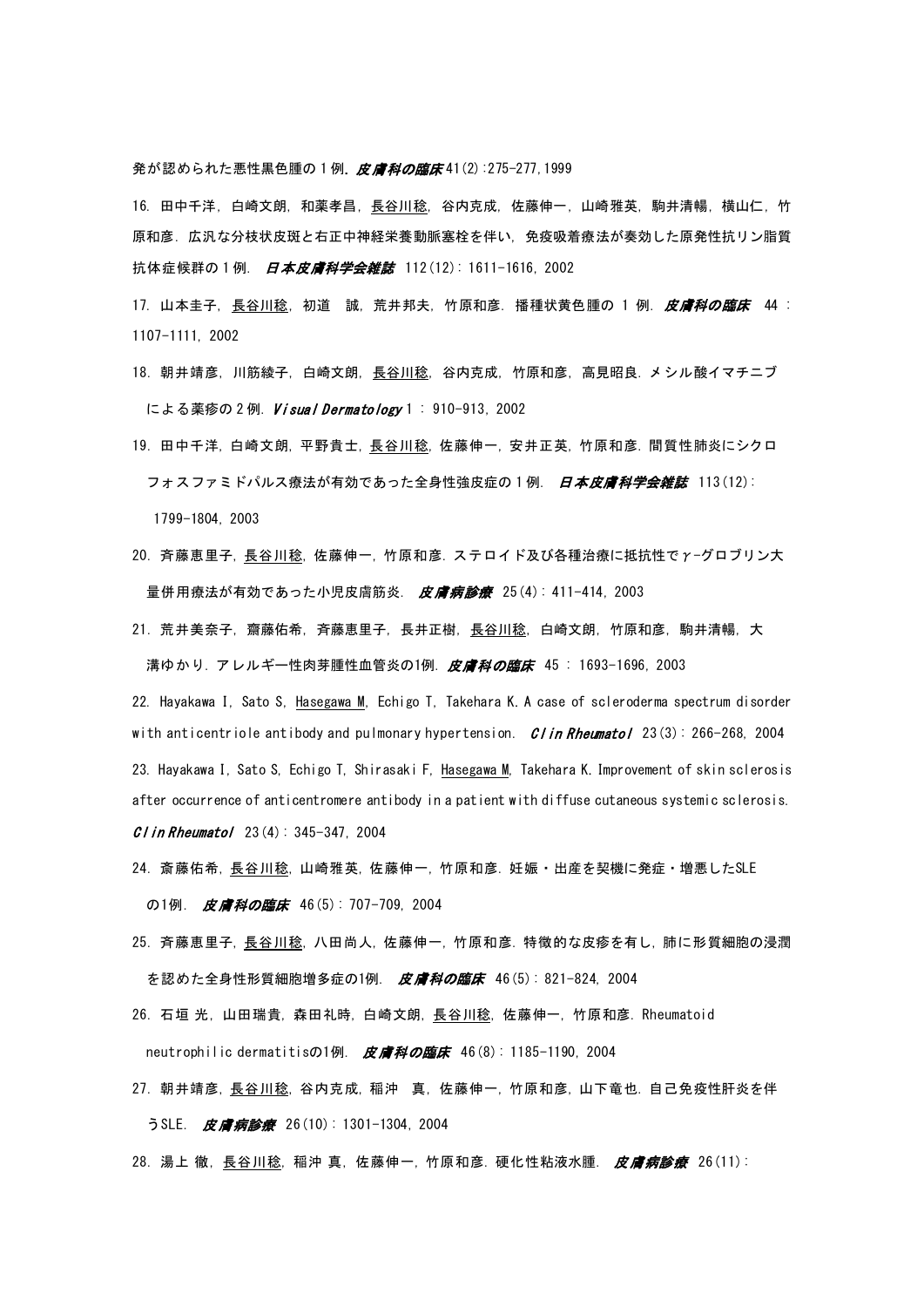1415-1418, 2004

29. 村田真希,平野貴士,越後岳士,白崎文朗,長谷川稔,稲沖 真,佐藤伸一,竹原和彦. ステロ イドパルス療法に抵抗性を示した自己免疫性肝炎合併全身性エリテマトーデスの1例. *臨床皮膚科* 58(13): 1163-1166, 2004

30. Komura K, Hasegawa M, Hamaguchi Y, Yukami T, Nagai M, Yachie A, Sato S, Takehara K. Drug-induced hypersensitivity syndrome associated with human herpesvirus 6 and cytomegalovirus reactivation. J Dermatol  $32(12): 976-981, 2005$ 

31.大石直人, 長谷川稔, 八田尚人, 稲沖 真, 佐藤伸一, 竹原和彦, 長谷川洋一. 早期診断・治療が有効 であった好酸球性筋膜炎の 1 例. 皮膚科の臨床 47(2): 193-195, 2005

32.水野美幸, 石垣 光, 山田瑞貴, 長谷川稔, 佐藤伸一, 竹原和彦. Cytophagic histiocytic panniculitis を伴う結節性皮膚ループスムチン症の出現をみた全身性エリテマトーデスの 1 例. 皮膚科 の臨床 47(4): 573-576, 2005

33.朝井靖彦, 長谷川稔, 谷内克成, 佐藤伸一, 山崎雅英, 朝倉栄策, 石倉多美子, 竹原和彦. 肺梗塞を 合併したループス抗凝固因子陽性全身性強皮症の 1 例. 皮膚科の臨床 47(9): 1201-1205, 2005

34.岡田裕子, 長谷川稔, 金原拓郎, 佐藤伸一, 稲沖 真, 荻原教夫, 竹原和彦. 皮膚潰瘍部に verrucous carcinoma を生じた汎発型限局性強皮症の 1 例. *臨床皮膚科* 59(8): 746-749, 2005

35. Hayakawa I, Shirasaki F, Hirano T, Oishi N, Hasegawa M, Sato S, Takehara K. Successful treatment with sildenafil in systemic sclerosis patients with isolated pulmonary arterial hypertension: two case reports. **Rheumatol Int**  $26(3)$ : 270-273, 2006

36. Hayakawa I, Shirasaki F, Ikeda H, Oishi N, Hasegawa M, Sato S, Takehara K. Reactive hemophagocytic syndrome in a pateint with polyarteritis nodosa associated with Epstein-Barr virus reactivation. **Rheumatol Int**  $26(6): 573-576$ , 2006

37.中野由美子, 越後岳士, 冨田郁代, 大石直人, 森田礼時, 長谷川稔, 川野充弘, 山崎雅英, 佐藤伸一, 竹原和彦. クリオグロブリン血症と皮膚に血管炎がみられたシェーグレン症候群の 1 例. 日本皮膚科学 会*雑誌* 116(10): 1455-1459, 2006

38. 川筋綾子,長谷川稔,竹原和彦. 全身性強皮症による足趾潰瘍,*皮膚病診療*  27 (1):71−74, 2005 39.伊川友香, 長谷川稔, 齊藤恵里子, 山田瑞貴, 佐藤伸一, 山崎雅英, 竹原和彦. 難治性下腿潰瘍を呈 した IgA 型抗カルジオリピン抗体陽性の抗リン脂質抗体症候群の 1 例. *臨床皮膚科* 60(1): 43-45, 2006 40.近藤美幾, 長谷川稔, 竹原和彦. 比較的よくみられる初期像を呈した症例:初期顔面紅斑→完成皮膚筋 炎. *[Visual Dermatology](http://www.jamas.or.jp/user/database/Search/detail/scode/J03709)* 5(3): 228-229, 2006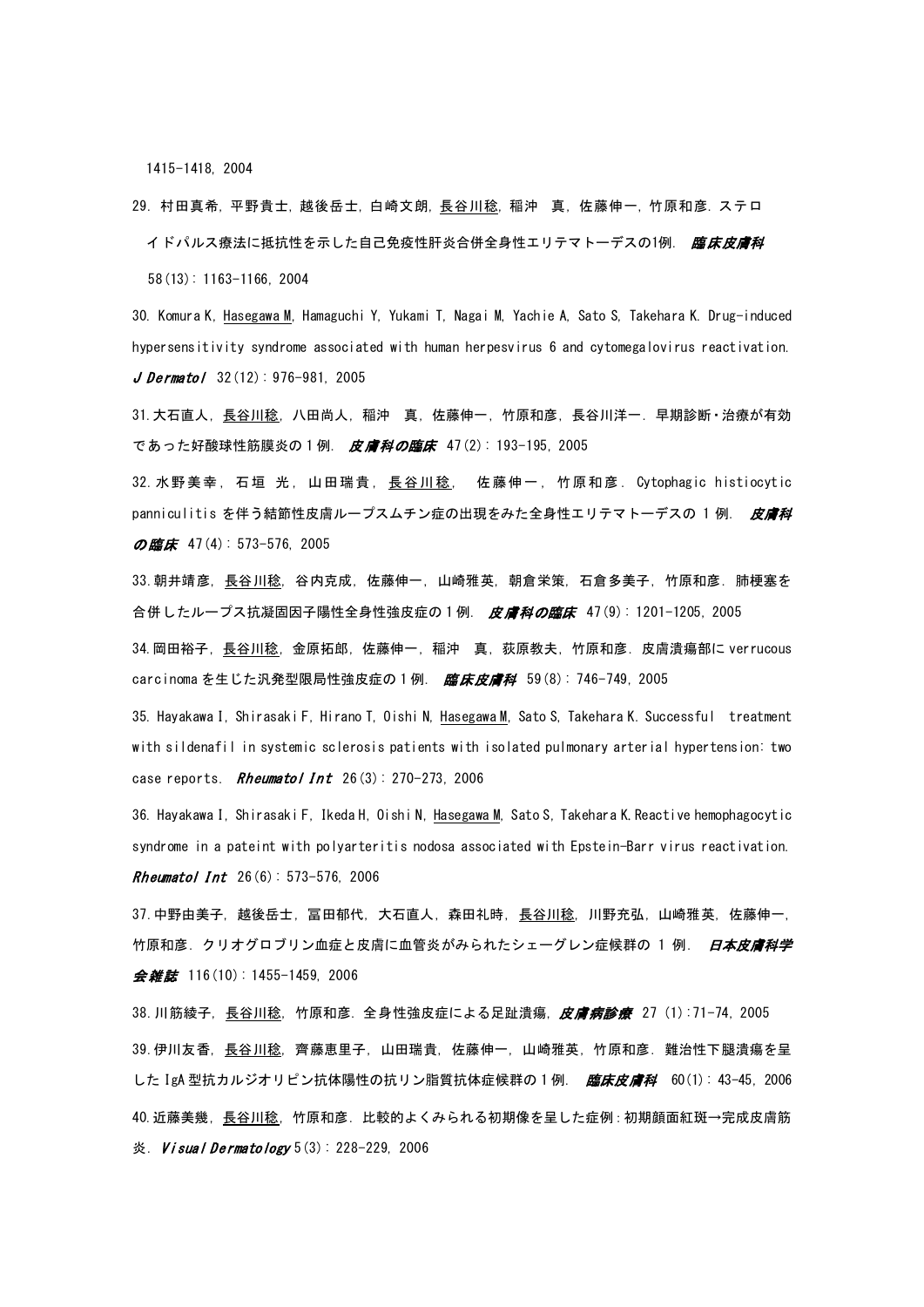41.井上有紀子, 越後岳士, 長谷川稔, 佐藤伸一, 水本泰成, 山崎雅英, 竹原和彦. 全身性強皮症患者に みられた難治性下腿潰瘍: 巨大子宮筋腫と抗リン脂質抗体が誘因と考えられた1例. *臨床皮膚科* 60(11): 1002-1005, 2006

42. 新石健二, 越後岳士, 折戸秀光, 藤本晃英, 長谷川稔, 藤本学, 竹原和彦. Diabetic digital sclerosis の 1 例. [臨床皮膚科](http://www.jamas.or.jp/user/database/Search/detail/scode/J01559) 60 (10):917-919, 2006

43.斎藤佑希, 長谷川稔, 村田朋子, 中條園子, 石井貴之, 松下貴史, 藤本晃英, 折戸秀光, 高倉大匡, 竹原和彦. 右頬部に皮下結節を生じた筋サルコイドーシスの 1 例 —Positron emission tomography(PET) が診断上有用であった症例—. [日本皮膚科学会雑誌](http://www.jamas.or.jp/user/database/Search/detail/scode/J01174) 116(14):2273-2278, 2006

44.新石健二, 越後岳士, 折戸秀光, 麦井直樹, 藤本晃英, 長谷川稔, 藤本学, 竹原和彦. 肺線維症に伴 う肺高血圧症に対してボセンタンの投与が奏効した全身性強皮症の 1 例. *[日本皮膚科学会雑誌](http://www.jamas.or.jp/user/database/Search/detail/scode/J01174)* 116(14):2279-2283, 2006

45. 熊田朗子, 浜口儒人, <u>長谷川稔,</u> 藤本 学, 竹原和彦, 佐藤伸一. MPO-ANCA 関連腎炎を合併した限局 型全身性強皮症. Visual Dermatology 6(5): 504-505, 2007

46.中曽根裕子, 長谷川稔, 金原拓郎, 池田博子, 佐藤伸一, 竹原和彦. 咽頭粘膜線維化のために誤嚥性 肺炎を繰り返して死亡した著明な皮膚硬化の全身性強皮症男性例. 皮膚科の臨床 49(4):451-454,2007 47. 冨田郁代, 森田礼時, 白崎文朗, 長谷川稔, 佐藤伸一, 竹原和彦. SLE の経過中に抗トポイソメラーゼ I 抗体陽性の強皮症を発症したオーバーラップ症候群の1例. 臨床皮膚科 61(9): 697-699, 2007

48.石井貴之, 越後岳士, 長谷川稔, 藤本学, 竹原和彦. Microscopic polyangiitis—脳出血を生じた症例. [皮膚病診療](http://www.jamas.or.jp/user/database/Search/detail/scode/J01268) 29(9):1047-1050, 2007

49. 大石京介, 石井貴之, 越後岳士, <u>長谷川稔,</u> 藤本学, 竹原和彦, 島田由佳, 松本勲, 小田誠. 浸潤性 胸腺腫を合併した抗 p155/140 抗体陽性皮膚筋炎. *皮膚科の臨床* 50(3): 287-291, 2008

50. Matsushita T, Hasegawa M, Shirasaki F, Fujimoto M, Yamazaki H, Sato S, Takehara K. A case of acute cutaneous graft-versus-host disease mimicking psoriasis vulgaris. Dermatology 216(1): 64-67, 2008, Corresponding Author

51.濱口儒人, 藤本学, 長谷川稔, 竹原和彦, 北川清樹, 和田隆志, 桑名正隆. 14 年間の経過後に強皮症 腎を発症した抗 U3 RNP 抗体陽性全身性強皮症の 1 例. *[皮膚科の臨床](http://www.jamas.or.jp/user/database/Search/detail/scode/J01266)* 50 (3):317-321, 2008

52.和薬孝昌, 長谷川稔, 伊川友香, 十河香奈, 湯上 徹, 谷内克成, 佐藤伸一, 山崎雅英, 和田隆志, 横山 仁, 竹原和彦. 抗リン脂質抗体症候群による末梢神経障害と微小多発脳梗塞を呈し経過中に免疫吸 着療法を要した混合性結合組織病の 1 例. 皮膚科の臨床 50(3): 333-337, 2008

53. 水野美幸, 加治賢三, 越後岳士, 西島千博, 長谷川稔, 藤本学, 竹原和彦, 斎藤昌也. 脂肪溶解注射 (メソセラピー) 後に発症したうっ滞性脂肪織炎の1例.*皮膚科の臨床* 50 (6) :745-748, 2008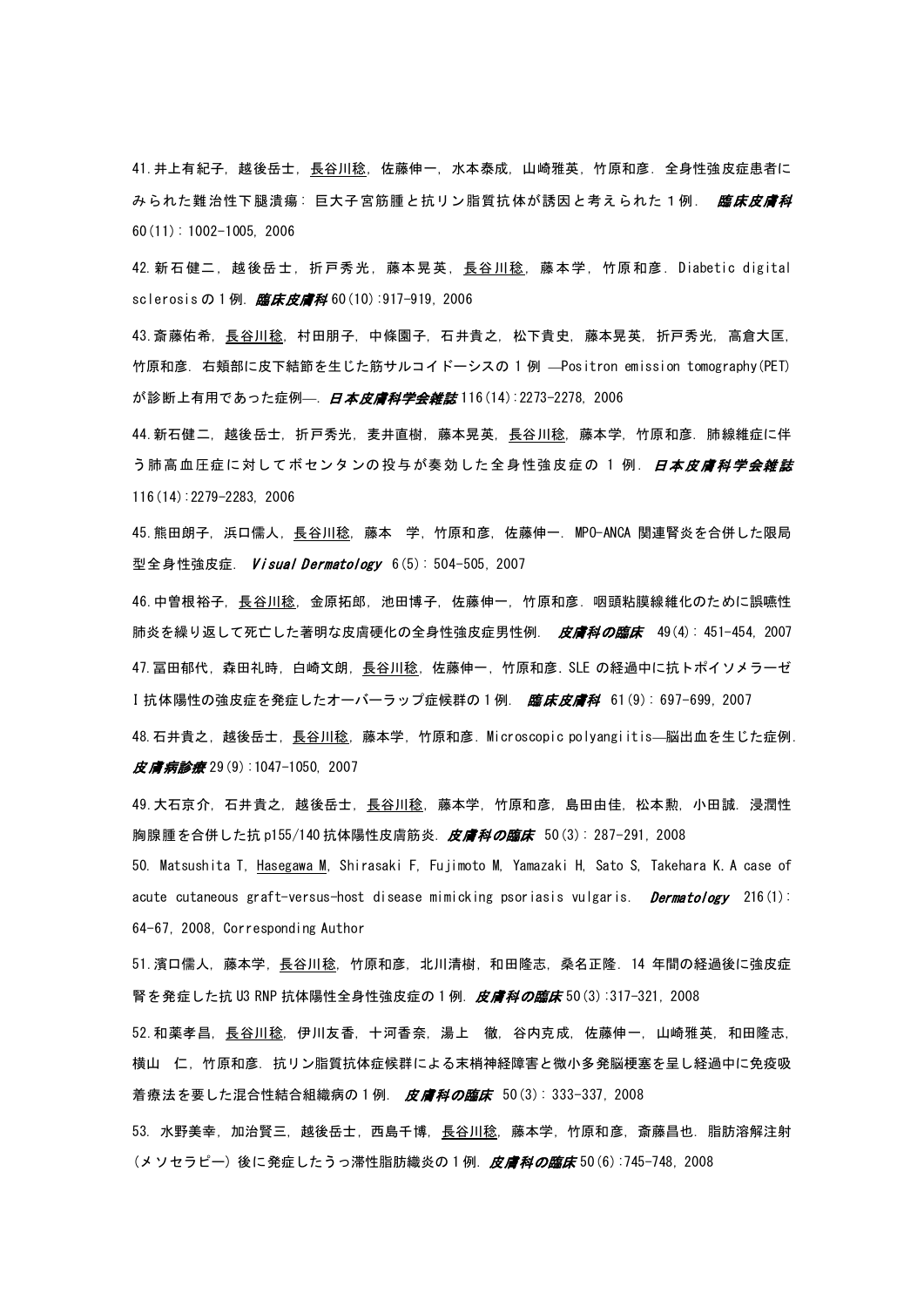54.熊田朗子, 斎藤佑希, 十河香奈, 平野貴士, 濱口儒人, 越後岳士, 長谷川稔, 藤本学, 竹原和彦. 間 質性肺炎の急性増悪を繰り返し死亡した抗 140kDa 蛋白抗体陽性 Amyopathic Dermatomyositis の1例. 皮 膚科の臨床 50(3): 277-282, 2008

55.袖本衣代, 長谷川稔, 石垣光, 平野貴士, 松下貴史, 小村一浩, 中條園子, 白崎文朗, 桑名正隆, 藤 本学, 佐藤伸一, 竹原和彦. 抗 RNA polymerase I/III 抗体陽性全身性強皮症の 2 例. *日本皮膚科学会雑*  $\frac{2}{35}$  118(10): 1961-1969, 2008

56.大石京介, 石井貴之, 濱口儒人, 越後岳士, 長谷川稔, 藤本学, 竹原和彦, 稲沖真. 体幹・大腿に Morphea 様皮疹を伴った全身性強皮症の 1 例. 皮膚科の臨床 51(5):639-642, 2009

57. 長谷川稔. ヘリオトロープ疹. Visual Dermatology 8(10):1054-1055, 2009

58.大石京介, 石井貴之, 濱口儒人, 越後岳士, 長谷川稔, 藤本学, 竹原和彦, 稲沖真. 体幹・大腿に Morphea 様皮疹を伴った全身性強皮症の 1 例. *皮膚科の臨床* 51(5):639-642, 2009

59. 長谷川稔. リツキシマブによる尋常性天疱瘡の治療. Visual Dermatology 9: 816-817, 2010

60. [前田進太郎](http://search.jamas.or.jp/api/opensearch?q=%5B%91O%93c%90i%91%BE%98Y%5D/AU), [濱口儒人](http://search.jamas.or.jp/api/opensearch?q=%5B%E0_%8C%FB%8E%F2%90l%5D/AU), [宮嵜美幾](http://search.jamas.or.jp/api/opensearch?q=%5B%8B%7B%9B%BD%94%FC%8A%F4%5D/AU), [越後岳士](http://search.jamas.or.jp/api/opensearch?q=%5B%89z%8C%E3%8Ax%8Em%5D/AU), [長谷川稔](http://search.jamas.or.jp/api/opensearch?q=%5B%92%B7%92J%90%EC%96%AB%5D/AU), [竹原和彦](http://search.jamas.or.jp/api/opensearch?q=%5B%92%7C%8C%B4%98a%95F%5D/AU). ステロイド内服で軽快した抗リ ン脂質抗体陽性うっ滞性脂肪織炎. [皮膚病診療](http://search.jamas.or.jp/index.php?cat=word&field=jn&q=%92%B7%92J%90%EC%81%40%96%AB&x=45&y=18&simple_div=on&shurui%5B0%5D=notkaigiroku&ist=0&ied=0&vol=&num=&page=&datlmt=all&dtfup=pdat&fy=&fm=&fd=&ty=&tm=&td=&module=Advanced&action=Index&sid=7&pageID=3)32(2): 195-198, 2010

61. 熊田朗子, 荒井美奈子, 長谷川稔, 藤本 学, 竹原和彦, 横川英明. 好酸球性膿疱性毛包炎から AIDS が判明した 1 例. 皮膚科の臨床 52(12):1815-1818, 2010

62. 新石健二, 折戸秀光, 長谷川稔, 濱口儒人, 鈴木康倫, 川野充弘, 藤本学, 竹原和彦. TNF 阻害薬投 与中に出現した血管炎の1例. [臨床皮膚科](http://www.jamas.or.jp/user/database/Search/detail/scode/J01559) 64(7):454-458, 2010

63. 斎藤佑希, [長谷川稔](http://search.jamas.or.jp/api/opensearch?q=%5B%92%B7%92J%90%EC%96%AB%5D/AU), [折戸秀光](http://search.jamas.or.jp/api/opensearch?q=%5B%90%DC%8C%CB%8FG%8C%F5%5D/AU), [藤本学](http://search.jamas.or.jp/api/opensearch?q=%5B%93%A1%96%7B%8Aw%5D/AU), [大畑欣也](http://search.jamas.or.jp/api/opensearch?q=%5B%91%E5%94%A8%8B%D3%96%E7%5D/AU), [山崎雅英](http://search.jamas.or.jp/api/opensearch?q=%5B%8ER%8D%E8%89%EB%89p%5D/AU), [谷内江昭宏](http://search.jamas.or.jp/api/opensearch?q=%5B%92J%93%E0%8D%5D%8F%BA%8DG%5D/AU), [竹原和彦](http://search.jamas.or.jp/api/opensearch?q=%5B%92%7C%8C%B4%98a%95F%5D/AU). 血球貪食症 候群を合併した抗アミノアシル tRNA 合成酵素抗体症候群の1例.*[臨床皮膚科](http://search.jamas.or.jp/index.php?cat=word&field=jn&q=%92%B7%92J%90%EC%81%40%96%AB&x=45&y=18&simple_div=on&shurui%5B0%5D=notkaigiroku&ist=0&ied=0&vol=&num=&page=&datlmt=all&dtfup=pdat&fy=&fm=&fd=&ty=&tm=&td=&module=Advanced&action=Index&sid=7&pageID=3)* 64(3) :190-194, 2010

64. Hamaguchi Y, Fujimoto M, Hasegawa M, Matsushita T, Takehara K. Re-emergence of anti-topoisomerase I antibody with exacerbated development of skin sclerosis in a patient with systemic sclerosis.  $J$  Am Acad Dermatol 62(1):142-4, 2010

65. Mugii N, Someya F, Hasegawa M. Reduced hypoxia risk in a systemic sclerosis patient with interstitial lung disease after long-term pulmonary rehabilitation. [Clin Med Insights Case Rep](http://www.ncbi.nlm.nih.gov/pubmed/22084615). 4: 53-56, 2011

66. Kakuchi Y, Yamada K, Suzuki Y, Ito N, Yagi K, Matsumura M, Yamagishi M, Umehara H, Zen Y, Hasegawa M, Takehara K, Kawano M[. IgG4-related skin lesions in a patient with IgG4-related chronic sclerosing](http://www.ncbi.nlm.nih.gov/pubmed/21757831)  [dacryoadenitis and sialoadenitis.](http://www.ncbi.nlm.nih.gov/pubmed/21757831) Internal Med 50:1465-9, 2011

67. 前田進太郎, 濱口儒人, 長谷川稔, 藤本学, 竹原和彦, 濱野良子, 川野充弘. 腎クリーゼを発症した